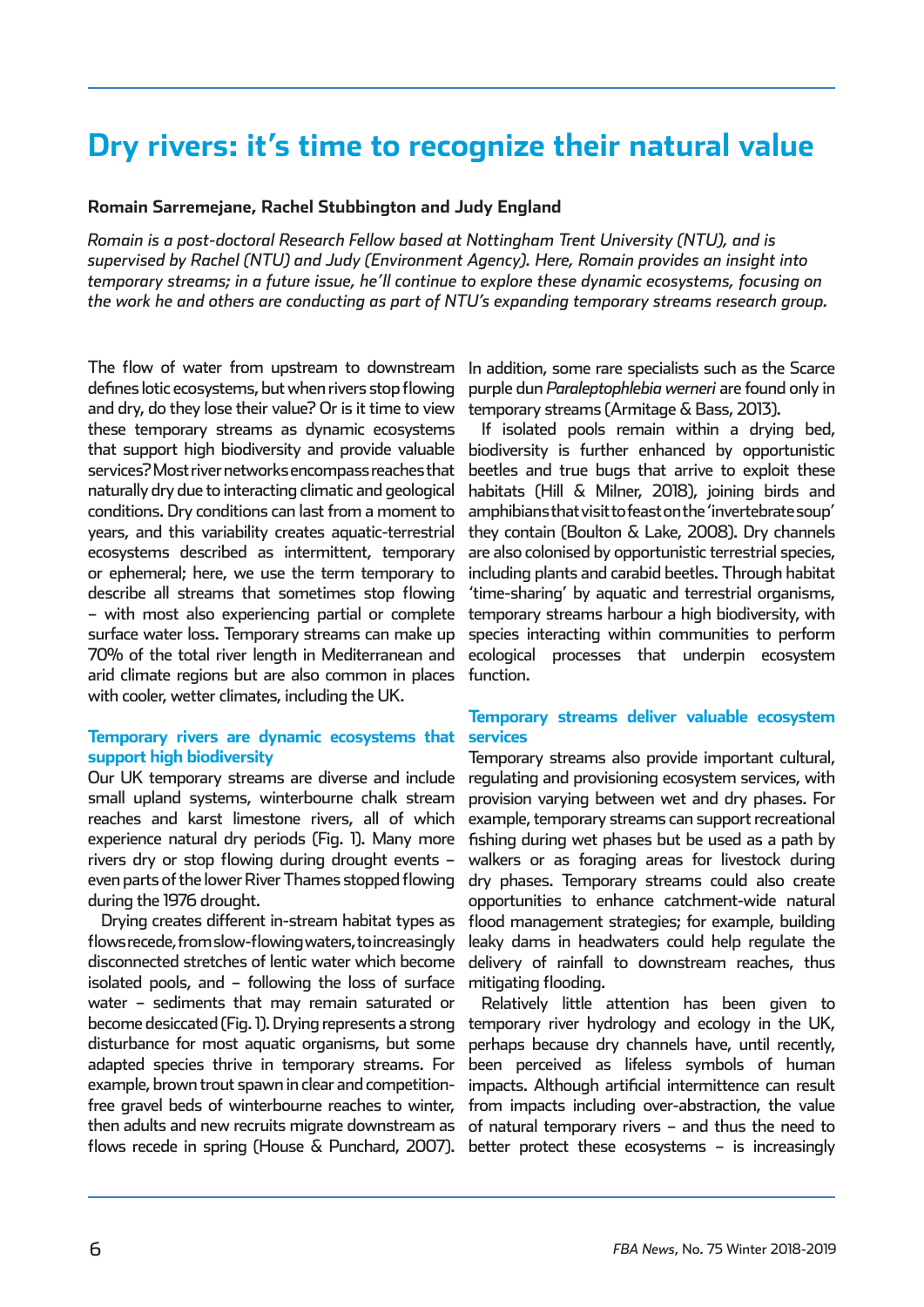

**Fig 1: The variety of UK temporary streams: the karst River Manifold (a,b), the chalk stream Till (c,d) and a mountain stream in the Cairngorms (e,f) with different instream conditions: flowing (c), receding water (e), drying pool (a), dry river bed (b,d) and flowing under snow (e).**

recognized by both scientists and managers **Terrestrial vs. aquatic states: who's where,**  in the UK (Stubbington et al., 2018b), across **when, and why?** Europe, and globally. In particular, the Characterising the species associated with COST Action Science and Management of flowing, ponded and dry phases and how they Intermittent Rivers and Ephemeral Streams colonise and survive is key to understanding has united European academic and industry the mechanisms driving change in community scientists seeking to use our increasing composition as drying progresses. In particular, understanding to develop tools for effective we know very little about the species colonising temporary stream monitoring, restoration and disconnected pools or dry riverbeds. There conservation.

is evidence from international research that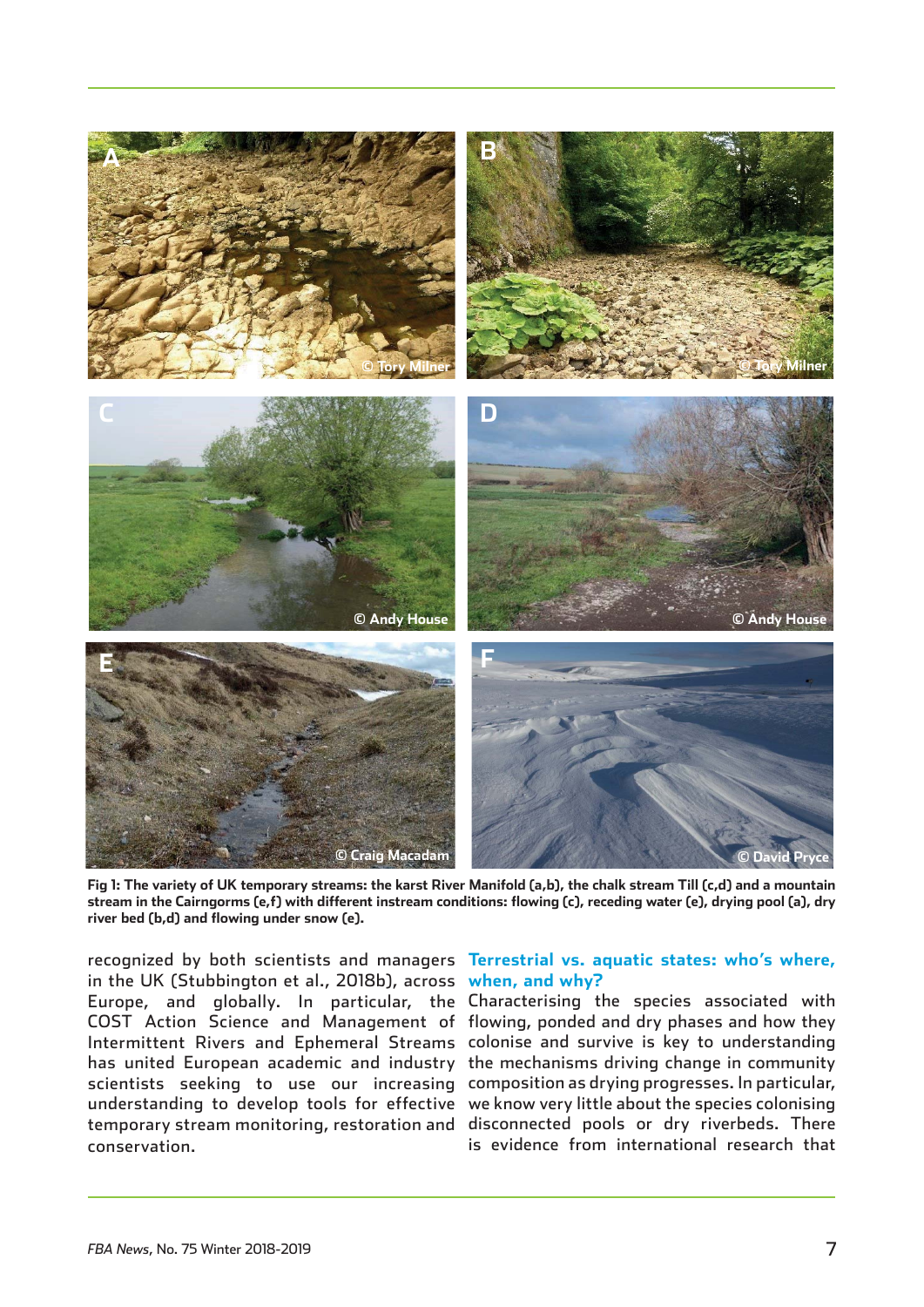

there could be unique species of dry channel specialists – but opportunistic generalists with strong dispersal and fast colonisation abilities are likely to dominate these communities. UK researchers are among those investigating how temporary river communities change during flowing, ponded and



**Fig 2. Nottingham Trent University researchers investigating the community composition of temporary streams at different hydrological phases: (a) Romain exploring the invertebrate community composition of a temporary chalk stream reach during its flowing phase; (b) Rachel searching for signs of life in a contracting pool; and (c) collecting drying sediments to explore the survival of desiccation-tolerant aquatic invertebrates.**

then dry conditions. They also aim at understanding through which pathway organisms colonise from surrounding rivers, ponds and riparian habitats communities or persist in situ as in-stream habitat change (Stubbington et al., 2016; Hill & Milner, 2018; Fig. 2). Such research will help to guide effective management of temporary rivers and the habitats they interact within catchment-wide strategies.

# **Disentangling the effect of drying, drought and**



**Fig 3. The changing environment of the River Gade near Great Gaddesdon in Hertfordshire. Photos by Nigel Holmes show the same site (a) before and (b) during the 2005-2007 drought.**